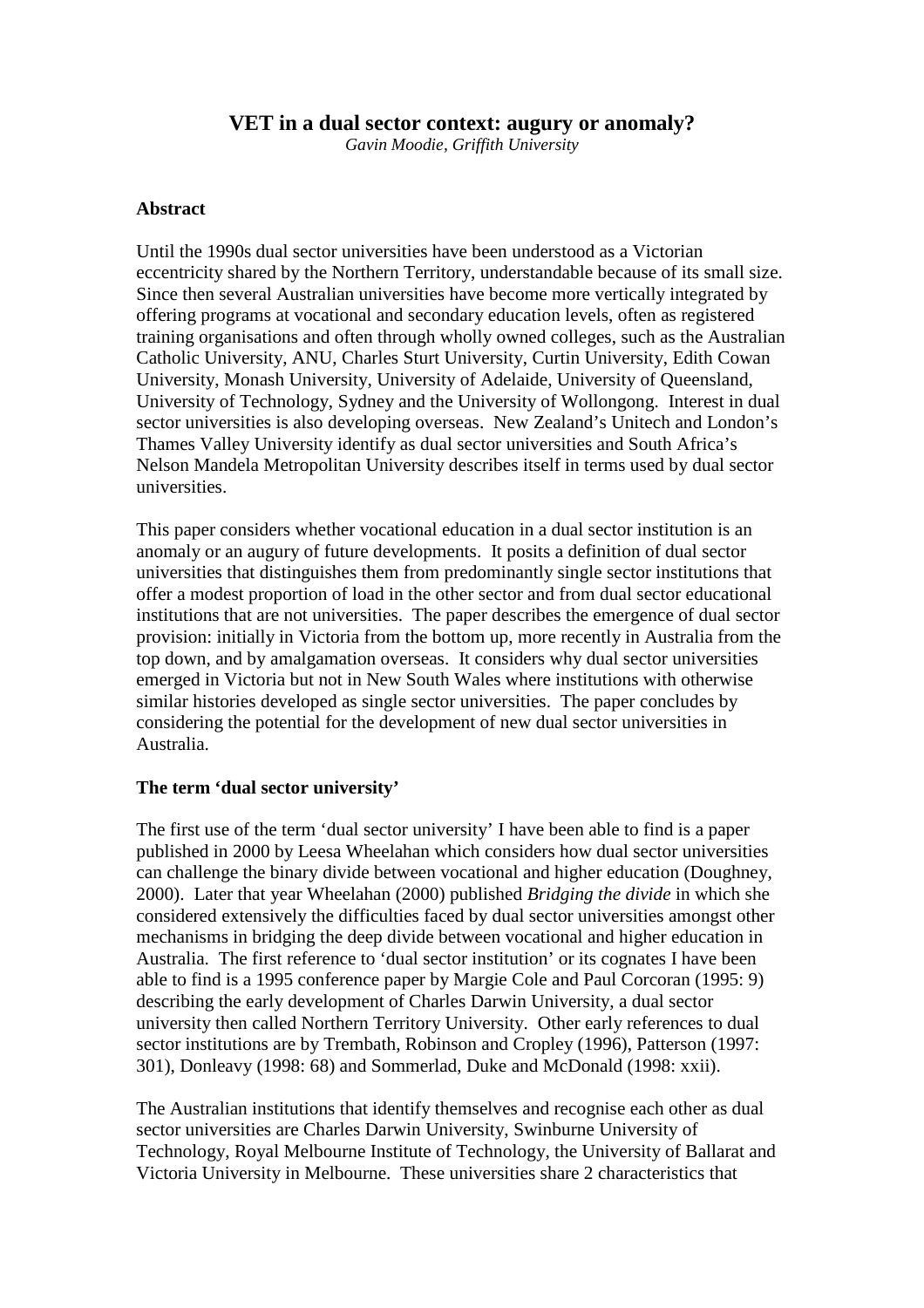define them as dual sector universities: they have substantial student load in both vocational education and higher education, and they undertake substantial research and award research doctorates.

#### *Other instances of dual sector provision*

Many Australian universities offer programs that are vocational education in level and thus are dual sector on a broad use of the term. Some offerings are vestiges of history. Thus, the University of Adelaide offers 3 vocational education diplomas and 4 certificates in music through the Elder Conservatorium of Music which was established by a bequest in 1898. Many dual sector offerings are the result of amalgamations with previously single sector institutions. For example, the University of Queensland offers the Queensland certificate of agriculture at its Gatton College, which was formed as a result of the university's amalgamation in 1990 with the Queensland Agricultural College. Curtin University has 320 equivalent full time students or 1% of its total student load enrolled in vocational education programs at its Kalgoorlie and Esperance campuses which are more than 500 kilometres from Curtin's main campus in Perth. Edith Cowan University has 400 equivalent full time students or 3% of its student load enrolled in vocational education programs in music and theatre.

An institution is vertically integrated to the extent to which it owns its upstream suppliers and its downstream buyers. Thus, a university is more vertically integrated if it offers vocational education or year 12, since these programs supply its students. Chipman (2002) argued that higher education may be made more affordable by reducing vertical integration – by having research done by one part of a university system, scholarship and curriculum design by another part, and delivery by yet another part of the system. But the trend seems to be in the opposite direction towards greater vertical integration of tertiary education, often by pragmatic extensions of existing programs or integrations of programs or services that had previously been offered by other organisations.

For example, the University of Sydney and most other Australian universities offer English language programs which are secondary or vocational education in level and had hitherto been offered by English language institutes. The University of Adelaide offers a certificate IV in teaching English to speakers of other languages and Flinders University offers a certificate in disability studies off shore. The Australian Catholic University is a registered training organisation and offers vocational education certificates and diplomas in education, exercise science, frontline management and nursing.

Some Australian universities have vertically integrated programs and services systematically, most often for international students. One of the earliest and most successful vertical integrations was the University of Technology, Sydney's offering of secondary, vocational education and other sub bachelor programs and services through Insearch, which it established as a wholly owned for-profit subsidiary in 1987. At its Sydney centre Insearch offers academic pathway programs to the university, a range of English pathway and language programs, and one of the world's largest international English language testing system centres. In China Insearch has offered diplomas in English and business as well as the university's bachelor of business in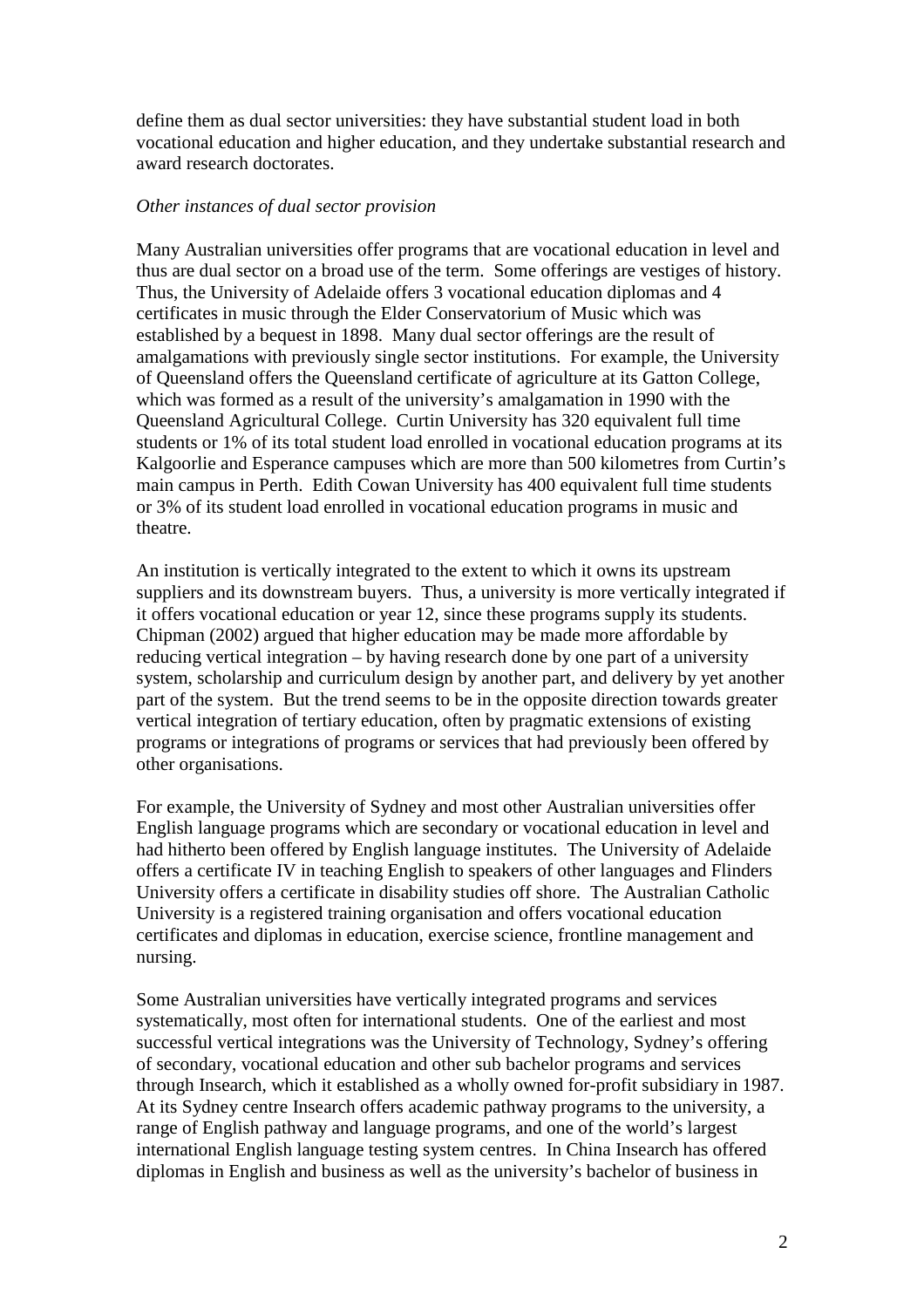partnership with Shanghai University since 1994. Insearch established a centre at the University of Essex in 2004 where it offers English language preparation programs and academic and English pathway programs that lead to direct access to Essex University (Insearch, 2006a).

Several other Australian universities have followed the University of Technology, Sydney's example in offering vocational education and secondary level programs mainly although not exclusively for international students. The University of Wollongong established Wollongong College Australia in 1988 to offer English language, university preparation and diploma programs to international and domestic students. Monash University established Monash College as a wholly owned for-profit subsidiary in the 1990s and it now teaches diplomas at the university's Clayton, Caulfield and Peninsula campuses and also in Singapore, Guangzhou (China), Jakarta, and Colombo (Monash College, 2007). Monash University's English language centre mounts intensive language programs and the Monash University foundation year is an equivalent Australian year 12 program offered by Taylors College in Australia and other partners in Laos, Jakarta and Malaysia (Kuala Lumpur and Johor Bahru). The Australian National University has established ANU College as a registered training organisation which offers a foundation studies program, an ANU access English program, English language instruction for overseas students, extended university English, an advanced secondary studies program, maths bridging courses and group study tours. Charles Sturt University has established CSU Training as a registered training organisation to offer programs for its staff, industry and professionals in niche areas and to embed vocational qualifications within higher education programs.

Most Australian universities' vocational education programs are small in size, confined to 1 campus (Australian universities have an average of 3.4 campuses), comprise 1 or 2 disciplines, and many are offered through separate organisational units. They therefore have little if any impact on the university outside their immediate area. Dual sector universities first identified themselves as being distinctive in having to manage dual systems and processes to report to 2 levels of government since responsibility for vocational and higher education is split between the State and Federal governments. Where vocational education is a small part of a university's operations it can be handled as an exception to the structures, systems and processes established to handle higher education. But where vocational education is a substantial part of the university's operations a separate system has to be established to handle it. Vocational education must also be a substantial part of the university's student load to affect higher education.

## *'Substantial'*

Dual sector universities have never specified the proportion of load needed in each sector to be considered 'substantial'. The issue can be put rigorously by asking: how high a proportion of total student load must vocational education be before it is no longer considered an exception and it is generally accepted as a normal part of the institution? Sociologists have proposed several analytical tools for examining when a phenomenon changes from being an exception to a norm: threshold models, bandwagon effects, contagion effects, epidemic theories and tipping point. The threshold or tipping point differs for each social trend but 20% is often observed (Wilson, 2006). So for the want of a better alternative one may posit that a university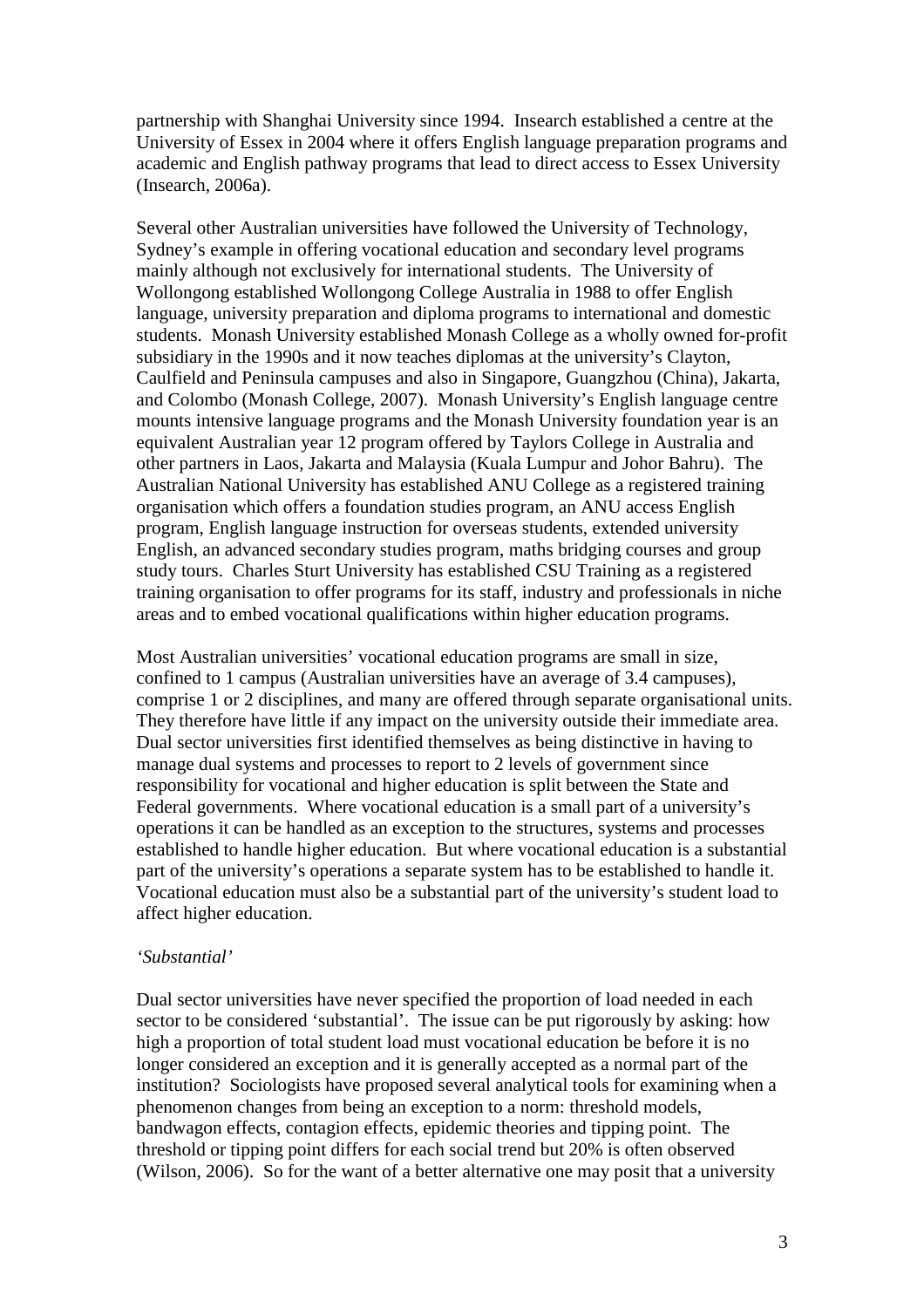is a dual sector university when at least 20% but no more than 80% of its load is in vocational education. The recognised dual sector universities are comfortably within these bounds, having these proportions of vocational education and training student load: Ballarat 29%, Charles Darwin 54%, RMIT 26%, Swinburne 51% and Victoria University 46%.

# *'University'*

Australia has many non university providers which offer both vocational and higher education. Some were established as higher education providers and subsequently added vocational education programs to broaden the range of prospective students from which they could recruit. Others were established as vocational education providers and added higher education programs to follow their students up the educational ladder. Some of these institutions might be accurately described as dual sector, like some 'mixed economy' (HEFCE, 1995) further education colleges in the UK and some community colleges in Canada and the US that also offer baccalaureates.

But arguably dual sector universities are more complex than other dual sector institutions because of universities' research role. Consider the differences between higher education coursework and research programs with the differences between coursework vocational and higher education programs, which are tabulated below. Coursework vocational and higher education follow a curriculum that is specified in advance whilst research candidates' curriculum is developed with their research. Coursework students are taught in groups whereas research candidates are supervised individually or in a very small group. And coursework students have substantial contact hours each week whereas research candidates' formal teaching would typically be a meeting with their supervisor for one or two hours every week or fortnight. On other characteristics such as student independence there is a continuum from vocational to coursework higher education to research higher education. On other characteristics such as length of program coursework and research higher education programs are more similar than vocational education and coursework higher education programs.

|                           | <b>Vocational</b>        | <b>Coursework higher</b>              | <b>Research higher</b><br>education |  |
|---------------------------|--------------------------|---------------------------------------|-------------------------------------|--|
| <b>Characteristic</b>     | education                | education                             |                                     |  |
| Curriculum                | Specified in advance     | Specified in advance                  | Developed with the<br>program       |  |
| Program length            | 6 months $-2$ years      | $2 - 5$ years                         | $3 - 4$ years                       |  |
| Orientation               | Employment               | Employment/<br>discipline             | Discipline                          |  |
| Class size                | Small to medium<br>group | Large groups and<br>some small groups | Mostly individual<br>supervision    |  |
| Contact hours<br>per week | $15 - 30$                | $10 - 15$                             | $1 - 2$                             |  |
| Student<br>independence   | Low                      | Moderate                              | High                                |  |

#### **Table 1: differences between vocational education, coursework higher education and research higher education programs**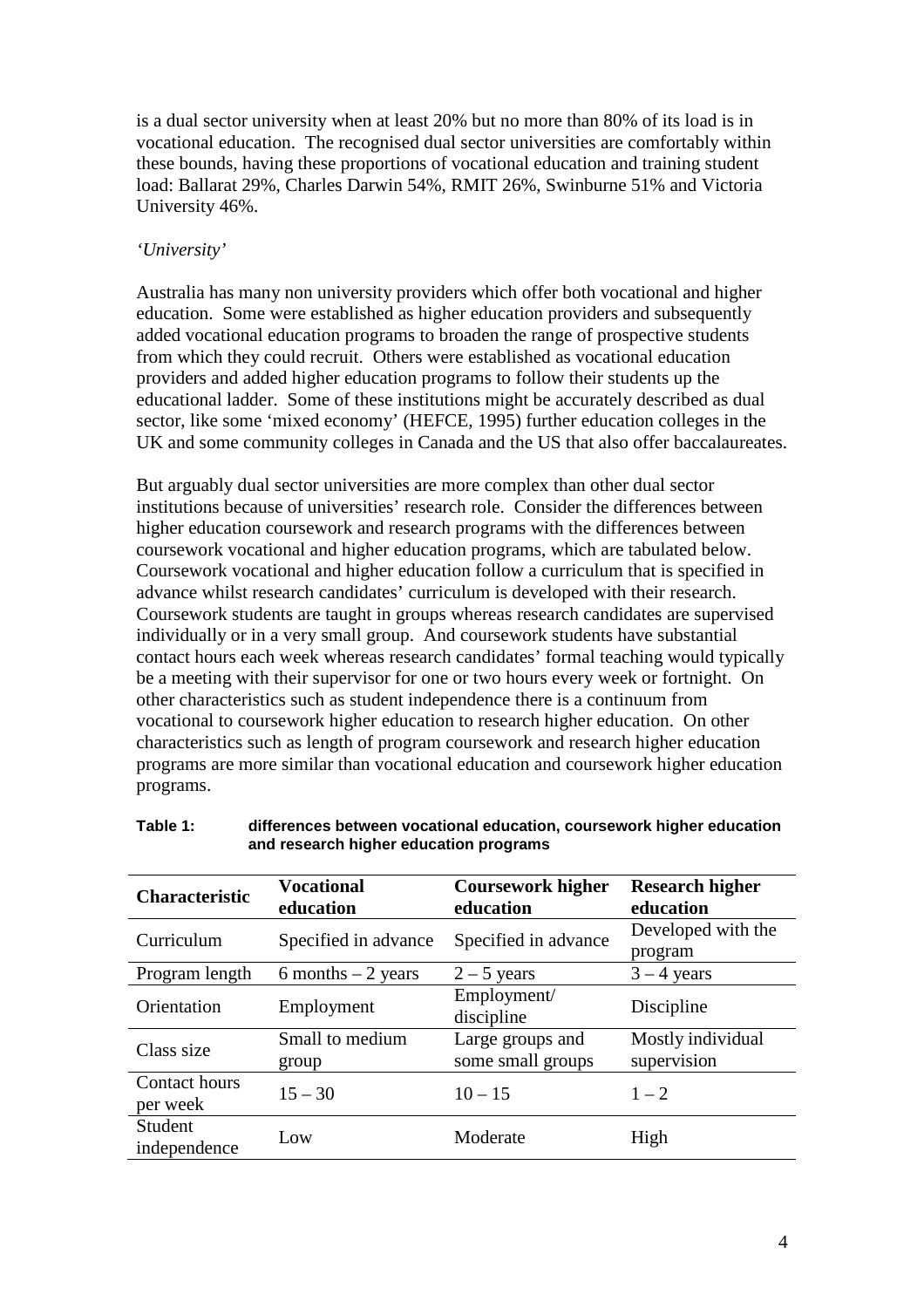Overall, the differences between coursework and research higher education programs are at least as big if not bigger than the differences between coursework vocational and higher education programs. They thus add considerably to the complexity of managing an institution. These are reflected in different appointment and promotion criteria for teaching and research and in different arrangements for facilities, support and central services for teaching and research.

Having a substantial research role therefore adds considerably to the complexity of institutions and therefore justifies dual sector universities distinguishing themselves from other dual sector institutions. But what amounts to a substantial research role? The new US Carnegie classification of institutions of higher education (Carnegie Foundation, 2007) defines doctorate granting universities as institutions that award at least 20 doctoral degrees per year. As will be seen from table 2, the University of Ballarat just satisfies this criterion and Charles Darwin University falls somewhat short.

Research adds a significant complexity to an institution not by its scale but by its size in proportion to the institution's other activities. Research intensity rather than research scale is salient for institutional complexity. Measures of research intensity commonly used in Australia are the proportion of full time equivalent students undertaking research higher degrees and research block grants as a proportion of total revenue. Charles Darwin does reasonably well on these measures because of its strength in tropic and desert knowledge. The University of Ballarat does less well and is generally understood to be one of the least research intensive of Australian universities. Nonetheless, it (just) meets the Carnegie Foundation's criterion for doctorate granting universities and it seems reasonable to conclude that both Ballarat and Charles Darwin universities have enough research activity to be classified as research-active universities.

| <b>Indicator</b> | <b>Ballarat</b> | <b>Charles</b><br>Darwin | <b>RMIT</b> | Swinburne | <b>Victoria</b> | All unis<br>mean |
|------------------|-----------------|--------------------------|-------------|-----------|-----------------|------------------|
| % research load  |                 | 4.0                      |             |           |                 |                  |
| PhD graduates    | 20              |                          | 127         | 68        |                 | 141              |
| % research fund  |                 |                          |             |           |                 |                  |

| Table 2: measures of research intensity of Australian dual sector universities, 2006 |
|--------------------------------------------------------------------------------------|
|--------------------------------------------------------------------------------------|

Source: DEST (2007) *Students 2006 [full year]: selected higher education statistics; Finance 2006: selected higher education statistics*

## **Why did some universities develop as duals and others not?**

Four of Australia's five dual sector universities developed from vocational education institutions: Ballarat, RMIT, Swinburne and Victoria University. Several other Australian universities also developed from vocational education institutions but discarded their vocational education programs to develop as single sector universities: Curtin University (which was formed from the tertiary programs formerly conducted in the Perth Technical College and which subsequently amalgamated with the Western Australian School of Mines), Deakin University (Gordon Institute of Advanced Education), Queensland University of Technology (Central Technical College), the University of New South Wales (Sydney Technical College), the University of South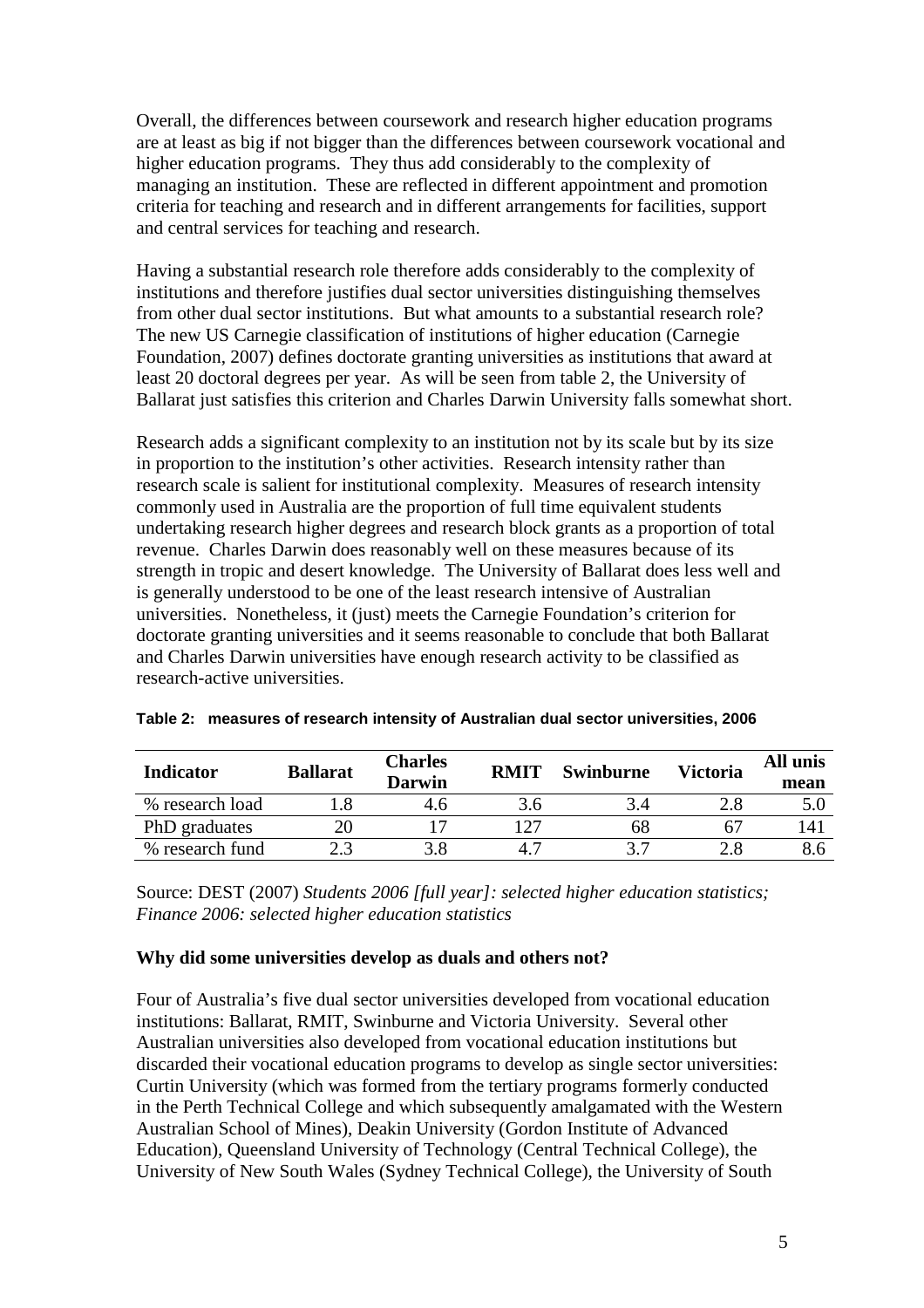Australia (South Australia School of Mines and Industries) and the University of Technology, Sydney (which developed from the Sydney Technical College 2 decades after UNSW separated from the college).

Other universities in the UK and the US also developed from vocational education institutions but discarded their vocational education programs as they acquired and strengthened their higher education programs. For example, the University of Bath traces its history back to the Bristol Trade School of 1856 and Carnegie Mellon University was established as the Carnegie Technical Schools in 1900. But as they developed their higher education programs and gained university status they relinquished their founding vocational education programs. The four Australian universities that retained their vocational education programs to become dual sector universities therefore seem anomalous. I suggest that 3 factors contributed to the development of dual sector universities in Victoria and not elsewhere: geography, the strength of college councils, and politics.

# *Geography*

One might expect that dual sector institutions and universities would be established in the smaller population centres that could support one dual sector campus but not two tertiary education campuses. However, most dual sector universities emerged from technical colleges that developed strong upper level programs. They therefore had to be in a population centre big enough to generate enough demand for vocational higher education of a type not adequately supplied by the local university. This explains why most of the technical colleges outside Melbourne and Sydney did not develop into dual sector institutions. While the dual sector University of Ballarat is located in rather small city of some 90,000, at the time of the establishment of its antecedent Ballarat School of Mines and Industries in 1870, Ballarat was a major population and manufacturing centre due to gold mining.

# *College councils*

Many vocational education institutions in Victoria were founded as a result of the financial contributions and political activism of industrialists and philanthropists, who formed and occupied positions on the institutions' councils or governing bodies. The philanthropist Francis Ormond was a founder of the Working Men's College which became the dual sector RMIT. George Swinburne was a founder of the Eastern Suburbs Technical School which became the dual sector Swinburne University of Technology, and other powerful figures contributed to the establishment of vocational education institutions in Footscray (which became the dual sector Victoria University) and elsewhere. These institutions' councils directed the development of their institutions to further the interests of the institutions and the communities they served, which was not always consistent with the policies of government departments.

Vocational education institutions in other States did not have councils or even community advisory bodies until recently, and consequently their development was much more subject to government departments' policies. This restricted and in some cases blocked institutions' aspirations to offer programs outside the scope determined by the relevant government department. The lack of an independent council and a continuity of influential supporters made institutions in other States much more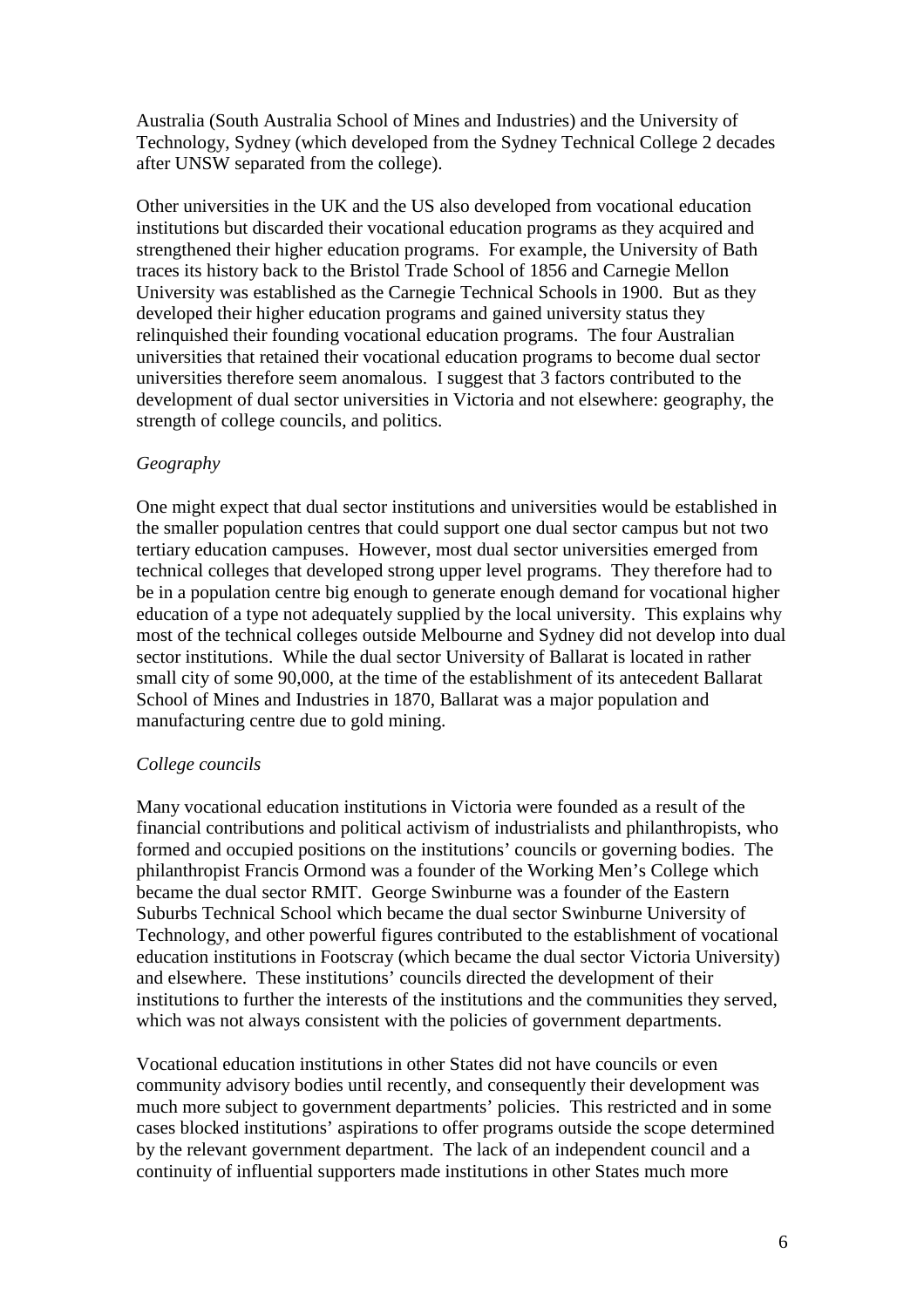vulnerable to government decisions that disadvantaged the institution, such as splitting vocational and higher education parts into separate institutions. This happened to Sydney Technical College twice. Its higher level programs were first split off in 1949 to form the New South Wales University of Technology which became the University of New South Wales in 1958. It happened again to the college two decades later in 1969 when the NSW government reconstituted the advanced programs of Sydney Technical College as a new institution, the New South Wales Institute of Technology, which became the University of Technology, Sydney in 1988.

#### *Conservative Victoria and Labor NSW*

While the Australian Government set the framework for the delineation of tertiary education sectors, until recently institutions' development was determined by State governments. State Governments have had very different political histories, and I suggest that this was a factor in the development of dual sector universities in Victoria but not in New South Wales.

The Australian Labor Party was founded in 1891 but did not win office until it formed the federal government for three months in 1904 and then for six months in 1909. The first sustained Labor governments won office in 1910, in NSW for six years, in Western Australia for five years, in South Australia for two years and federally for three years. As shown in table 3, from the period since 1910 Labor formed government for 30 per cent of the time in Victoria, the lowest of any jurisdiction. In contrast Labor held office for 61 per cent of the time since 1910 in New South Wales. The civic institutions in Victoria have therefore been overwhelmingly shaped by conservative governments and the citizens who elected them, while in New South Wales they have been overwhelmingly shaped by Labor governments and voters. The formative period of the tertiary education sectors in Australia has been since 1945, when conservative governments and citizens have again dominated Victoria and Labor governments and voters have dominated New South Wales.

#### **Table 3: percentage of time since 1910 and 1945 that the Australian States and the Commonwealth have been governed by the Australian Labor Party**

| <b>Jurisdiction</b>    | <b>Since 1910</b> | <b>Since 1945</b> |  |
|------------------------|-------------------|-------------------|--|
| Victoria               | 30                | 36                |  |
| South Australia        | 39                | 44                |  |
| Commonwealth           | 41                | 33                |  |
| Western Australia      | 51                | 43                |  |
| Queensland             | 56                | 56                |  |
| <b>New South Wales</b> | 61                | 70                |  |
| Tasmania               |                   | 74                |  |

The interaction between institutions' councils and State Governments' political orientation is seen in New South Wales and Victoria's handling of proposals to establish technological universities in their State. The NSW Labor Government was sympathetic to the aspirations of the higher education division of Sydney Technical College to form a technological university. While the college did not have a strong council to advance the aspirations of the college to be made the new university, neither was there a strong council to oppose the splitting of the institution, an outcome opposed by its supporters.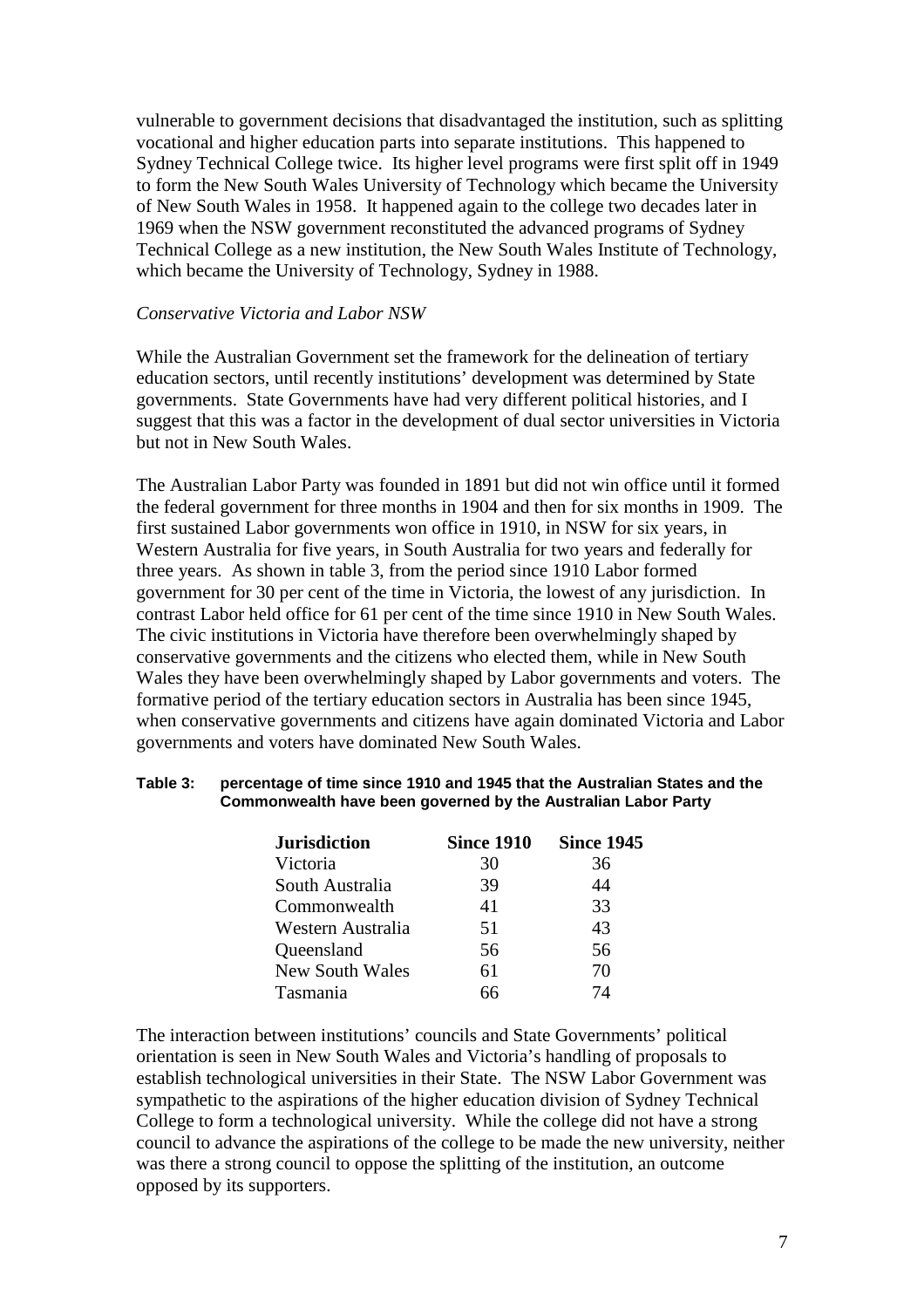The conservative Victorian Government was attracted to the financial savings of forming a technological university out of Melbourne Technical College as RMIT was then known, but this was not sufficient to overcome its view that such a development would be second best and, it feared, second rate. This feeling was reinforced by the advocates for a totally new institution repeating in Victoria the disparaging appellation of the then New South University of Technology as 'Kenso Tech'. The Melbourne Technical College council promoted its institution's aspirations very vigorously publicly, before Government enquiries and in private lobbying, but it was associated with vocational rather than higher education.

#### **Conclusion: the prospect of new dual sector universities**

While Australia's dual sector universities have merged with other institutions, most with several, most originated as vocational institutions and became dual sector universities by developing higher level programs and functions over time. That is, they became dual sector institutions by developing from the bottom up. The current dual sector universities may follow the other universities that developed from vocational education institutions and subsequently discard their vocational education programs to concentrate on higher level programs and research. However, that seems unlikely at present because the trend seems to be towards vertical integration, not disintegration. This may be observed in other vocational institutions that are following a similar trajectory as dual sector universities.

From 2005 the Australian Government started offering income contingent loans for students occupying full fee paying places in higher education programs in public and private institutions. This has greatly expanded the number of degree places offered by private providers, including providers that had hitherto offered only vocational education programs because of their lower market entry barriers. Some TAFE institutes are also offering degrees. The private providers are not required to report complete enrolment figures and enrolment figures are not published separately for individual TAFE institutes, but it seems that the biggest secular vocational institutions have only 100 or 200 students enrolled in higher education programs. However, this provision is expanding fast and is a potential route for the development of dual sector institutions in the medium term and dual sector universities in the long term.

Another possible development of a dual sector university is from the top down. Several single sector universities have been introducing vocational and secondary education programs: we have seen that the University of Technology, Sydney, the University of Wollongong, Monash University and the Australian National University amongst others offer English language, year 12 and diploma programs mainly to international students but also to domestic students. It is hard to know the size of these developments since they are typically established as separate companies which are not required to report even standard information such as enrolment figures. However, the most recent annual report of the largest such body Insearch (2006b), the feeder college of the University of Technology, Sydney, notes that 'during 2006 . . . over 1100 international students progressed from Insearch English and academic courses to undergraduate and post-graduate degrees at UTS.' This would be almost five per cent of University of Technology, Sydney's total student load of 23,000 full time equivalent students, and so the university would have to expand Insearch four-fold to conform to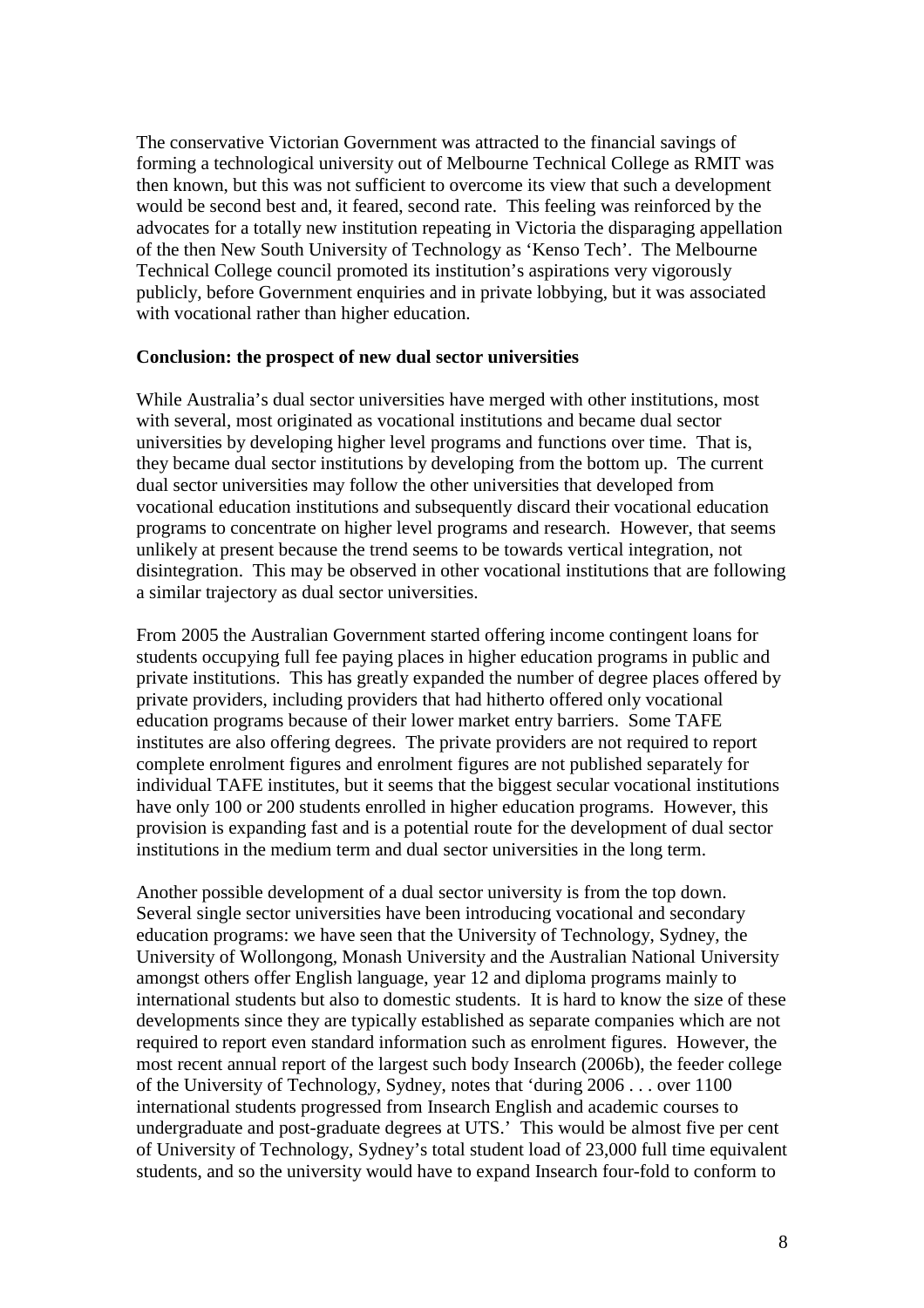the Australian understanding of a dual sector university. Nonetheless, this is a possible route to the development of a dual sector university: from the top down.

A similar development has been entertained by the vice chancellor of Central Queensland University. The university is located in a region with an estimated resident population of 190,000. Most Australian university students do not relocate to study, so university planning bodies have proposed that a local population of at least 200,000 people is needed to sustain a university. Since the population of Central Queensland is rather less than that and the population within ready commuting distance of the university's foundation campus at Rockhampton is only 70,000, Central Queensland University could not be sustained as a conventional university. It therefore introduced distance education soon after it was founded and more recently it has established a network of campuses in Brisbane, the Gold Coast, Sydney and Melbourne which enrol mostly international students. A recent downturn in international student numbers has made the university vulnerable and the vice chancellor has discussed the possibility of ensuring its viability by becoming a dual sector university (O'Keefe, 2007).

Another possible development is by several large universities based in capital cities such as Deakin, La Trobe and Monash universities and the universities of South Australia and Tasmania. These have established or taken over campuses in small regional centres with populations of less than 100,000 and some even in towns of less than 50,000 people. These are clearly not sustainable and require substantial and draining cross subsidies from the universities' main campuses. An obvious possibility is to amalgamate the regional university campus with the region's technical and further education institute, most of which are already well established and viable. Some regional university campuses are co-located with TAFE campuses, and universities with regional operations propose more effective partnerships with TAFE. But university co-locations and partnerships with TAFE still maintain separate teaching staff, administrations and facilities which make them less efficient than combined operations. A more efficient and effective option would be a full amalgamation of tertiary education institutions in each region to form a dual sector tertiary institute, university campus or university college.

Regardless of whether the possibilities canvassed in this section emerge, it seems that dual sector developments are likely to be active in Australia for some time yet. So while vocational education in a dual sector institution may currently be anomalous, it seems likely or at least possible to be an augury of future development of dual sector provision.

## **References**

Carnegie Foundation for the Advancement of Teaching (2007). Basic classification description. http://www.carnegiefoundation.org/classifications/index.asp?key=791

Chipman, L. (2002). Affording universal higher education. Higher Education Quarterly, 56(2) (April), 126-42.